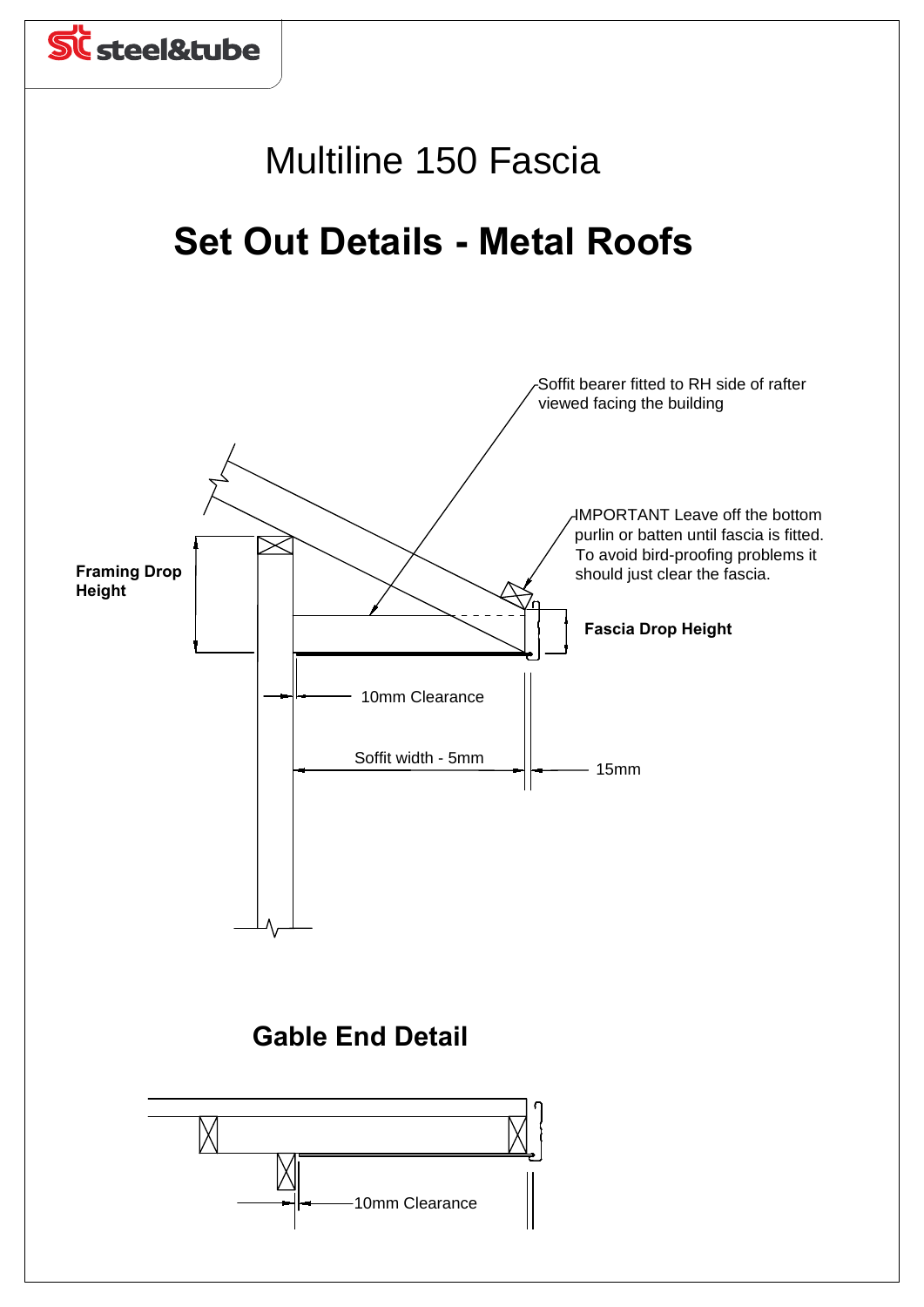

## Multiline 150 Fascia

## **Fascia and Framing Drop Heights - Metal Roofs**

|                 | Fascia | <b>Framing Drop Height</b> |              |                 |     |     |  |
|-----------------|--------|----------------------------|--------------|-----------------|-----|-----|--|
| Pitch           | Drop   |                            | Soffit Width |                 |     |     |  |
|                 | Height | 300                        | 450          | 600             | 750 | 900 |  |
| $\overline{3}$  | 91     | 16                         | 24           | $\overline{32}$ | 40  | 48  |  |
| 4               | 91     | 22                         | 32           | 43              | 53  | 64  |  |
| 5               | 92     | 27                         | 40           | 53              | 66  | 80  |  |
| 6               | 92     | 33                         | 48           | 64              | 80  | 96  |  |
| $\overline{7}$  | 93     | 38                         | 56           | 75              | 93  | 112 |  |
| 8               | 93     | 44                         | 65           | 86              | 107 | 128 |  |
| 9               | 93     | 49                         | 73           | 97              | 120 | 144 |  |
| 10              | 94     | 55                         | 81           | 108             | 134 | 160 |  |
| 11              | 95     | 60                         | 89           | 119             | 148 | 177 |  |
| 12              | 95     | 66                         | 98           | 130             | 162 | 193 |  |
| 13              | 96     | 72                         | 106          | 141             | 175 | 210 |  |
| 14              | 96     | 77                         | 115          | 152             | 189 | 227 |  |
| 15              | 97     | 83                         | 123          | 163             | 204 | 244 |  |
| 16              | 98     | 89                         | 132          | 175             | 218 | 261 |  |
| 17              | 99     | 95                         | 141          | 186             | 232 | 278 |  |
| 18              | 100    | 101                        | 149          | 198             | 247 | 296 |  |
| 19              | 100    | 107                        | 158          | 210             | 262 | 313 |  |
| 20              | 101    | 113                        | 167          | 222             | 277 | 331 |  |
| 21              | 102    | 119                        | 177          | 234             | 292 | 349 |  |
| $\overline{22}$ | 103    | 125                        | 186          | 246             | 307 | 368 |  |
| 23              | 104    | 132                        | 195          | 259             | 323 | 386 |  |
| 24              | 105    | 138                        | 205          | 272             | 338 | 405 |  |
| 25              | 106    | 145                        | 215          | 284             | 354 | 424 |  |
| 26              | 107    | 151                        | 224          | 298             | 371 | 444 |  |
| 27              | 109    | 158                        | 234          | 311             | 387 | 464 |  |
| 28              | 110    | 165                        | 245          | 324             | 404 | 484 |  |
| 29              | 111    | 172                        | 255          | 338             | 421 | 504 |  |
| 30              | 113    | 179                        | 266          | 352             | 439 | 525 |  |
| 31              | 114    | 186                        | 276          | 367             | 457 | 547 |  |
| 32              | 115    | 194                        | 287          | 381             | 475 | 569 |  |
| 35              | 110    |                            |              |                 |     |     |  |
| 40              | 110    |                            |              |                 |     |     |  |
| 45              | 110    |                            |              |                 |     |     |  |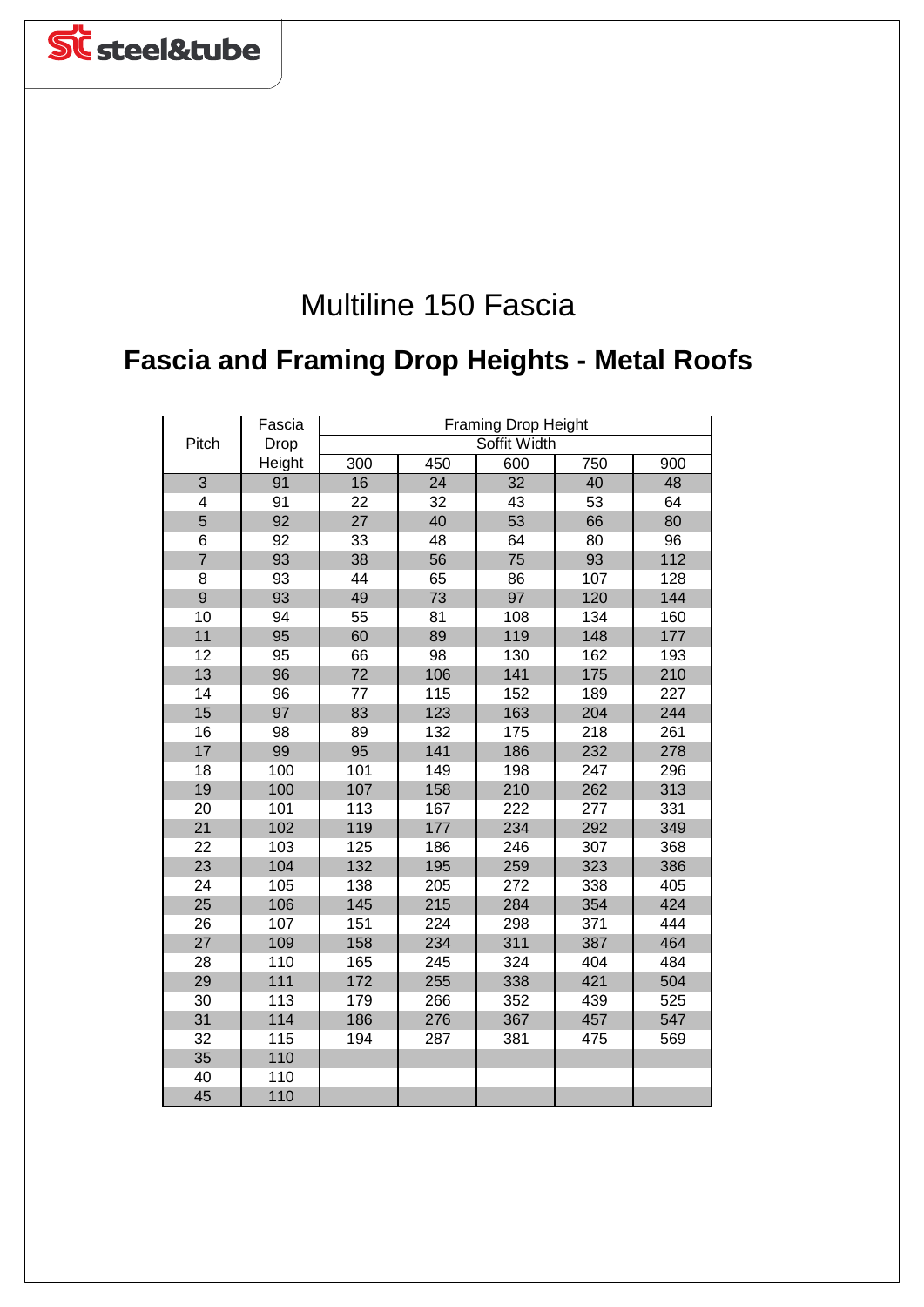